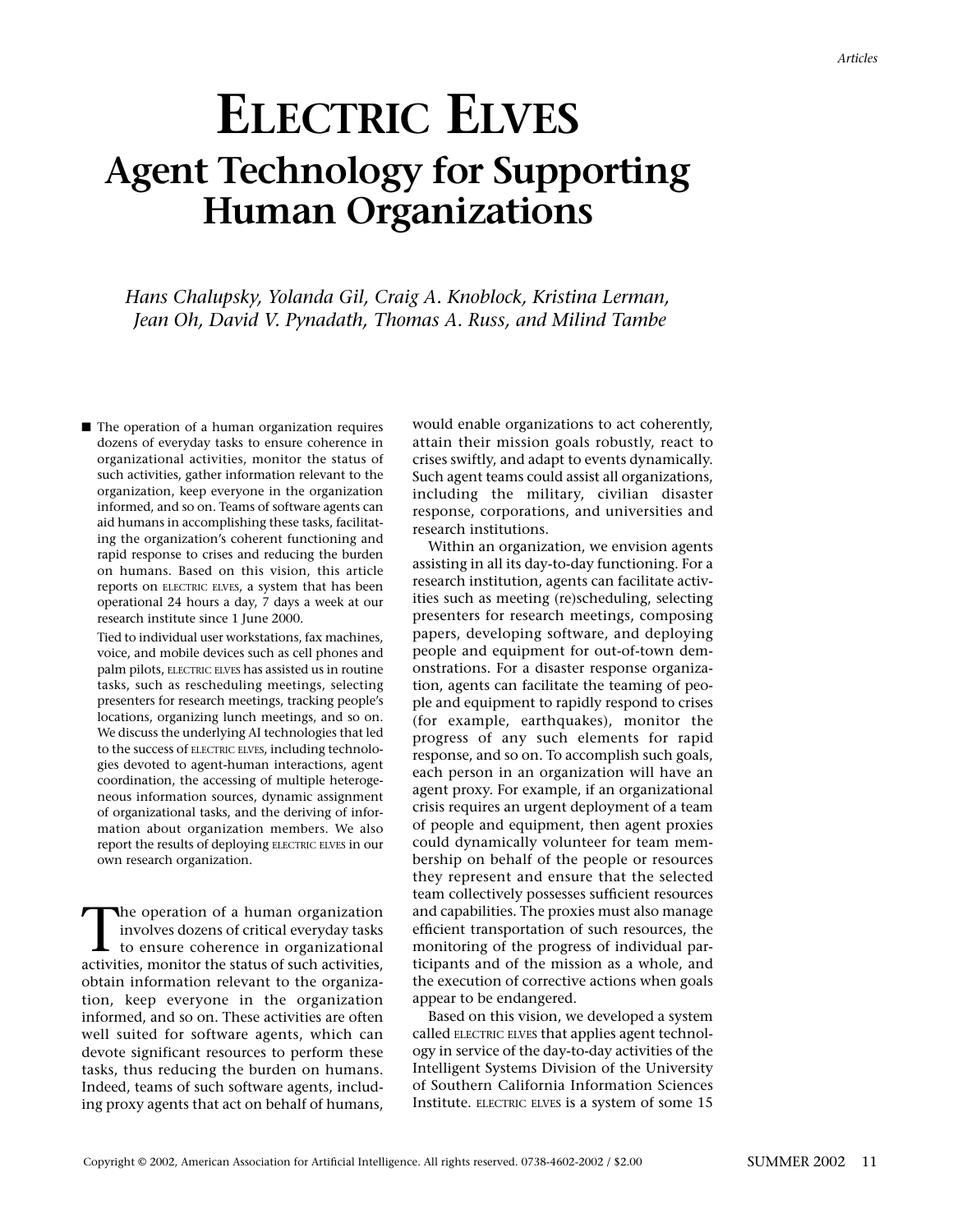

*Figure 1. A Palm VII Personal Digital Assistant with Global Positioning System Receiver.*

agents, including 9 proxies for 9 people plus 2 different matchmakers, 1 flight tracker, and 1 scheduler running continuously for the past several months. This article discusses the tasks performed by the system, the research challenges it faced, and its use of AI technology in overcoming these challenges.

One key contribution of this article is outlining the challenges faced in deploying agents to support organizations. In particular, the complexity inherent in human organizations complicates all the tasks that agents must perform. First, because agents must interact with humans, issues of adjustable autonomy become critical. In particular, agents acting as proxies for people must automatically adjust their own autonomy, for example, avoiding critical errors, possibly by letting people make important decisions while autonomously making the more routine decisions. Second, to accomplish their goals, agents must be provided reliable access to information. Third, people have a variety of capabilities, interests, and preferences and engage in many different tasks. To enable teaming among such people for crisis response or other organizational tasks, agents acting as their proxies must represent and reason with such capabilities and interests. We thus require powerful matchmaking capabilities to match both interests and capabilities. Fourth, coordination of all these different agents, including proxies, is itself a significant research challenge. Finally, the entire agent system must scale up: (1) it must scale up in the sense of running continually 24 hours a day, 7 days a week (24/7) for months at a time and (2) it must scale up in the number of agents to support large-scale human organizations.

## The ELECTRIC ELVES

In any organization, there are dozens of small, mundane tasks that every individual performs on a daily basis, such as scheduling meetings, arranging lunch, and locating other people. Many of these tasks require looking up information, monitoring information, and keeping people informed. As such, they are well suited to software agents, which can devote the resources to perform these tasks in a way that would be impractical for people to perform them. For example, most people would consider it unreasonable to ask their secretary to check their flight every few minutes to see if it is delayed or to monitor their current global positioning system (GPS) location to ensure that they will arrive in time for the 8 AM meeting. However, we have the resources and technology today to give everyone his/her own personal agents to help with these everyday tasks.

In the ELECTRIC ELVES project, we have developed technology and tools for deploying agents into human organizations to help with organizational tasks. We describe the application of the ELECTRIC ELVES to two classes of tasks. First, we describe the problem of coordinating activities within an individual research project. These tasks must tightly be coordinated, and a significant amount of information is known in advance about the participants and their goals and capabilities. Second, to demonstrate the capabilities of the system in a more open environment, we applied the system to the problem of meeting planning with participants outside the organization where some of the necessary information about participants is not known in advance.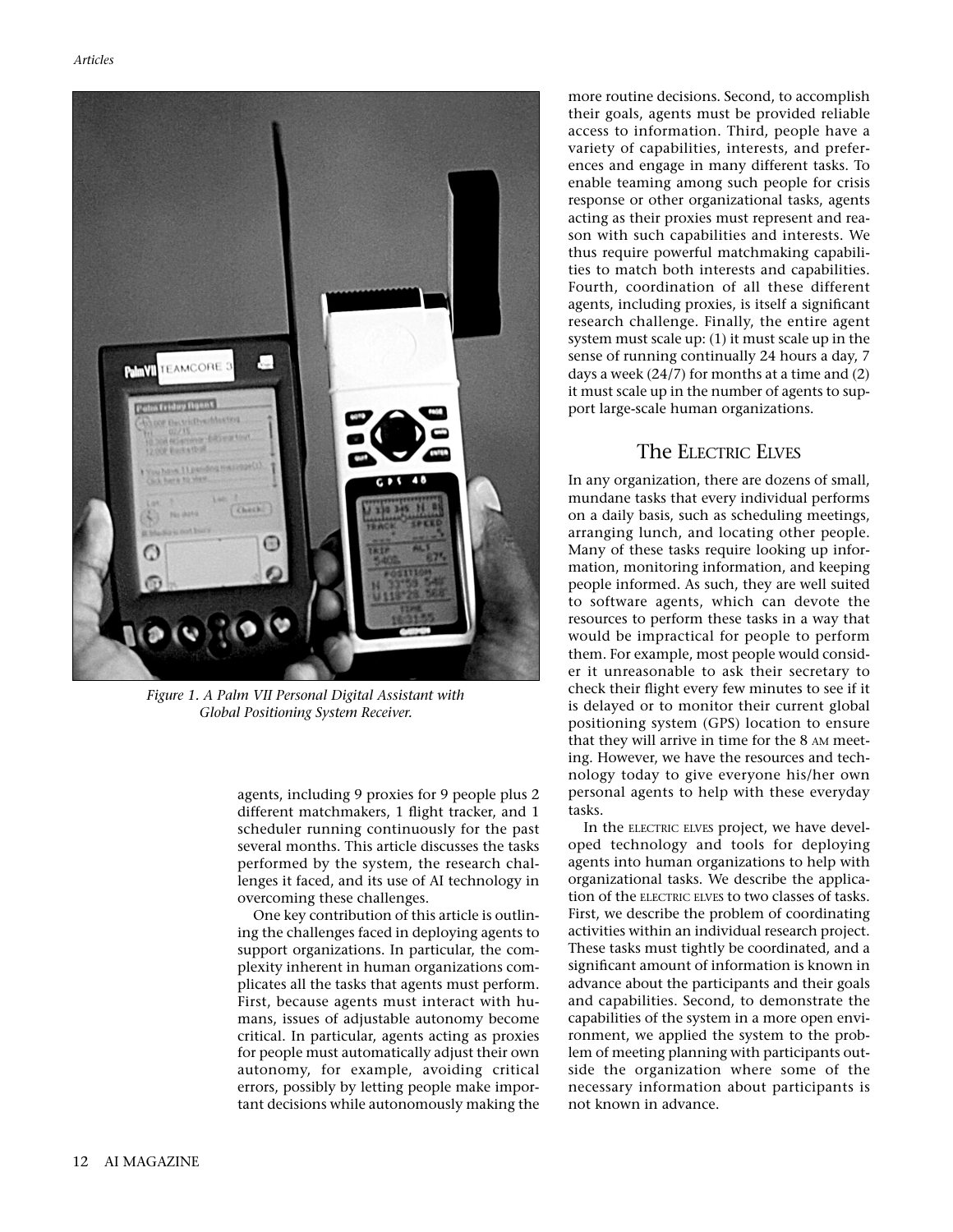#### Coordinating Project Activities

Our agents help coordinate the everyday activities of a research project: They keep the project running smoothly, rescheduling meetings when someone is delayed, ordering food for meetings or someone working late, and identifying speakers for research meetings. Each person in the project is assigned his /her own personal proxy agent, which represents this person to the agent system.

A *proxy agent* keeps track of a project member's current location using several different information sources, including his/her calendar, GPS device when outside the building (figure 1), infrared communications within the building, and computer activity. When a proxy agent notices that someone is not attending a scheduled meeting or that they are too far away to make it to a scheduled meeting in time, it springs into action. Their agent sends them a message using a wireless device (that is, a cell phone or palm pilot) asking if he/she wants to cancel the meeting, delay the meeting, or have the meeting proceed without him/her. If a user responds, the decision is communicated to the other participants of the scheduled meeting. If they are unable to respond, the agent must make a decision autonomously.

For weekly project meetings, the agents coordinate the selection of the presenter and arrange food for the meetings. Once a week, an auction is held, where all the meeting participants are asked about their capability and willingness to present at the next meeting. Then the system compiles the bids, selects a presenter, and notifies all the attendees who will be presenting at the next project meeting. The agents also arrange food for lunch meetings. They order from a set of nearby restaurants, select meals that were highly rated by others, and fax the orders directly to the restaurant with instructions for delivery. We have begun relying on our agents so heavily to order lunch that one local Subway restaurant owner even remarked: "...more and more computers are getting to order food...so we might have to think about marketing [to them]."

When a visitor is coming to visit a project, the agents monitor the flight that the person is arriving on. If a visitor is arriving the day of the meeting, the agents track his//her flight status and send a notification once the visitor arrives. If he/she is late, the agents will delay the scheduled meetings. If he/she is arriving the day before a visit, then the agents will send a welcome fax to the hotel where the visitor is staying with a list of highly rated restaurants nearby.

Some of the technical challenges in building this application are in determining how much

autonomy the agents should assume on behalf of the user, dynamically building agent teams, determining how to assign the organizational tasks (for example, presentations), and providing access to online data such as calendars and restaurants.

#### Organizing External Meetings

To demonstrate how the technology supports less structured environments, we also applied the ELECTRIC ELVES to the task of planning and coordinating ad hoc meetings at conferences and workshops involving individuals across different organizations. The system identifies people that have similar research interests, coordinates scheduling a meeting with these people, locates a suitable restaurant for a meeting that takes into account dietary constraints, and makes a reservation using an online reservation service.

To identify individuals with related interests, the agents use an online bibliography service that provides a list of the papers written by an individual. When a person is going to a meeting, his/her agent can check an online source to locate individuals going to the same meeting and then build a model of the research interests of the different participants based on their publications. Using this information, the user selects the participants for the meeting, and the agent sends out an invitation to each of the potential attendees. If they are part of the ELECTRIC ELVES network, the invitation is sent to their own agent. Otherwise, the invitation is sent by fax or e-mail with instructions on how to confirm (or decline) the meeting.

Once the agent has finalized the set of participants for a meeting, it selects an appropriate place to have the meeting. It does this by checking for any known dietary restrictions and uses this information to identify suitable cuisine types. Next, the agent goes out to an online restaurant reservation site to find the set of restaurants closest to the given location and matches up these restaurants with a restaurant review site to select the high-quality restaurants. The user selects from a small set of close, recommended restaurants, and the agent then makes a reservation for the meeting using the online reservation system.

This application highlights two additional technical challenges: (1) gathering information about people from other organizations and (2) ensuring the robustness of the interaction with online sources that change frequently.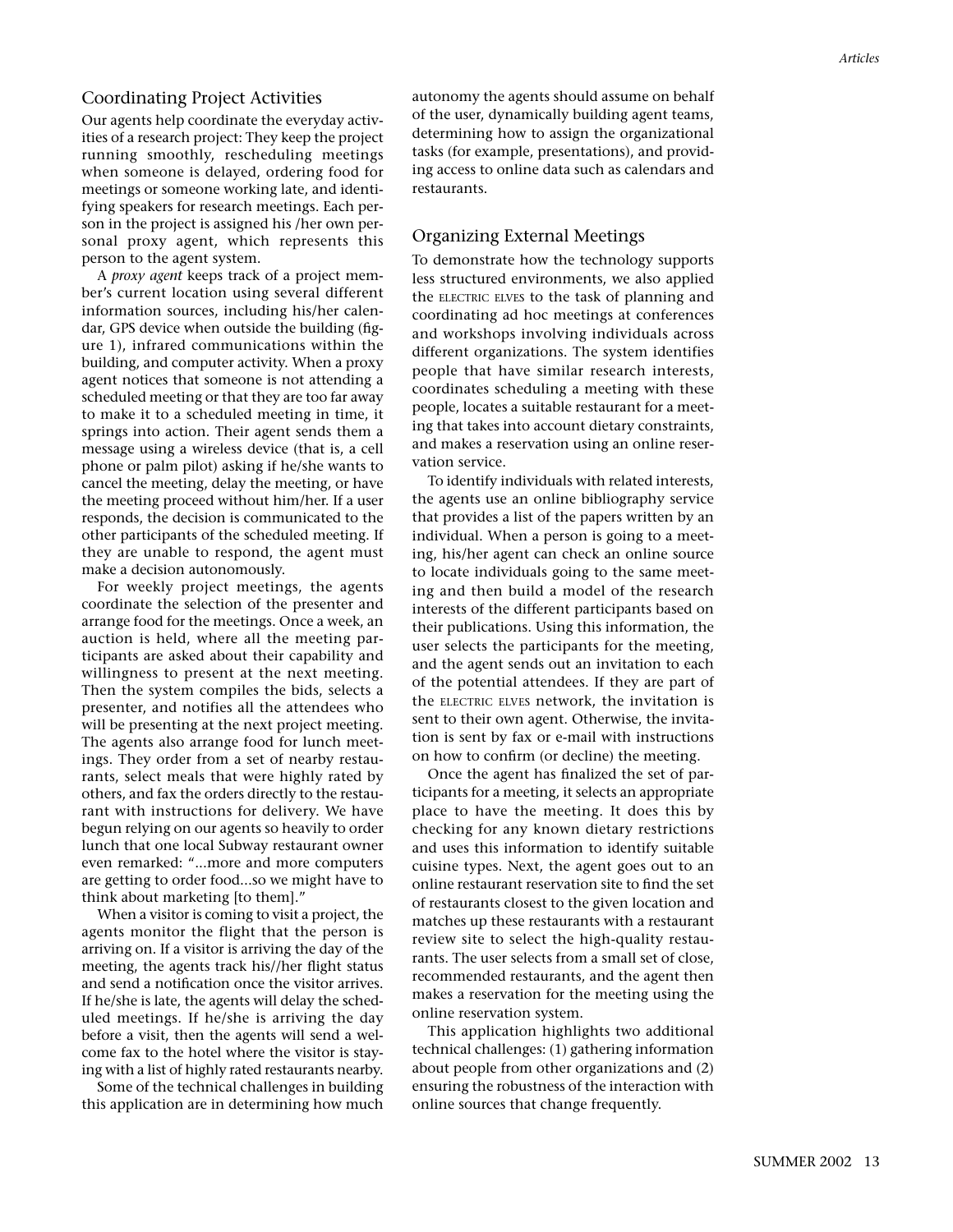## Underlying Technologies

In this section, we describe how we addressed some of the technical challenges, namely, the issues of interacting with human users within an organization, providing reliable access to organization-related data, dynamically assigning organizational tasks, deriving knowledge about the participants in an organization, and coordinating agent teams.

#### Agent Interactions with Human Users

ELECTRIC ELVES agents must often act on behalf of the human users. Specifically, a user's agent proxy (named FRIDAY after Robinson Crusoe's servant and companion) can take autonomous actions to coordinate collaborative activities (for example, meetings). FRIDAY's decision making on behalf of a person naturally leads to the issue of adjustable autonomy. An agent has the option of acting with full autonomy (for example, delaying a meeting, volunteering the user to give a presentation, ordering a meal). However, it might act without autonomy, instead asking its user what to do. Clearly, the more decisions that FRIDAY makes autonomously, the more time and effort it saves its user. However, given the high uncertainty in FRIDAY's knowledge of its user's state and preferences, it could potentially make very costly mistakes when it acts autonomously. For example, it might order an expensive dinner when the user is not hungry or volunteer a busy user to give a presentation. Thus, each FRIDAY must make intelligent decisions about when to consult its user and when to act autonomously.

Our initial attempt at adjustable autonomy was inspired by CAP (Mitchell et al. 1994), an agent system for advising a user on scheduling meetings. As with CAP, each FRIDAY tried to learn its user preferences using decision trees under C4.5 (Quinlan 1993). One problem became apparent when applying this technique in ELECTRIC ELVES: A user would not grant autonomy to FRIDAY in making certain decisions, but he/she would sometimes be unavailable to provide any input at decision time. Thus, a FRIDAY could end up waiting indefinitely for user input and not coordinate with its teammates. We therefore modified the system so that if a user did not respond within a fixed time limit, FRIDAY acted autonomously based on its learned decision tree. Unfortunately, when we deployed the system in our research group, it led to some dramatic failures. For example, one user's proxy erroneously volunteered him to give a presentation. C4.5 had overgeneralized from a few examples to create an incorrect rule. Although FRIDAY tried asking the user at first, because of the time-out, it had to eventually follow the incorrect rule and take the undesirable autonomous action.

It was clear, based on this experience, that the team context in ELECTRIC ELVES would cause difficulties for existing adjustable-autonomy techniques (Dorais et al. 1998; Ferguson, Allen, and Miller 1996; Mitchell et al. 1994) that focused on solely individual human-agent interactions. Therefore, we developed a novel, decision-theoretic planning approach that used Markov decision processes (MDPs) (Puterman 1994) to support explicit reasoning about team coordination. The MDPs used in our framework (Scerri, Pynadath, and Tambe 2001) provide FRIDAY with a novel three-step approach to adjustable autonomy: (1) before transferring decision-making control, an agent explicitly weighs the cost of waiting for user input and any potential team miscoordination against the likelihood and cost of erroneous autonomous action; (2) when transferring control, an agent does not rigidly commit to this decision, but it instead flexibly reevaluates when its user does not respond, sometimes reversing its decision and taking back autonomy; and (3) rather than force a risky decision in situations requiring autonomous action, an agent changes its coordination arrangements by postponing or reordering activities to potentially buy time to lower decision costuncertainty. Because these coordination decisions and actions incur varying costs and benefits over time, agents look ahead over the different sequences of possible actions and plan a policy that maximizes team welfare.

The agent follows the first step of our approach through team-related components within its MDP model of the costs and benefits of its available actions. Thus, the MDP's decision-theoretic selection of optimal policies balances individual preferences against the team's needs. The policies generated from the MDP support the second step of our approach by providing the necessary flexibility and responsiveness in autonomy decisions. The agent can immediately respond to any change of state by following the policy's specified action for the new state. The agent's decision making is an ongoing process rather than a single decision because the agent acts according to its MDP policy throughout the entire sequence of states it finds itself in. We achieve the third step of our approach by having each agent consider the different costs, both present and future, of team miscoordination versus erroneous actions. In the meeting scenario, changes in coordination are essentially delaying actions. Such changes in coordination could, among other things, buy time to reduce the uncertainty or cost.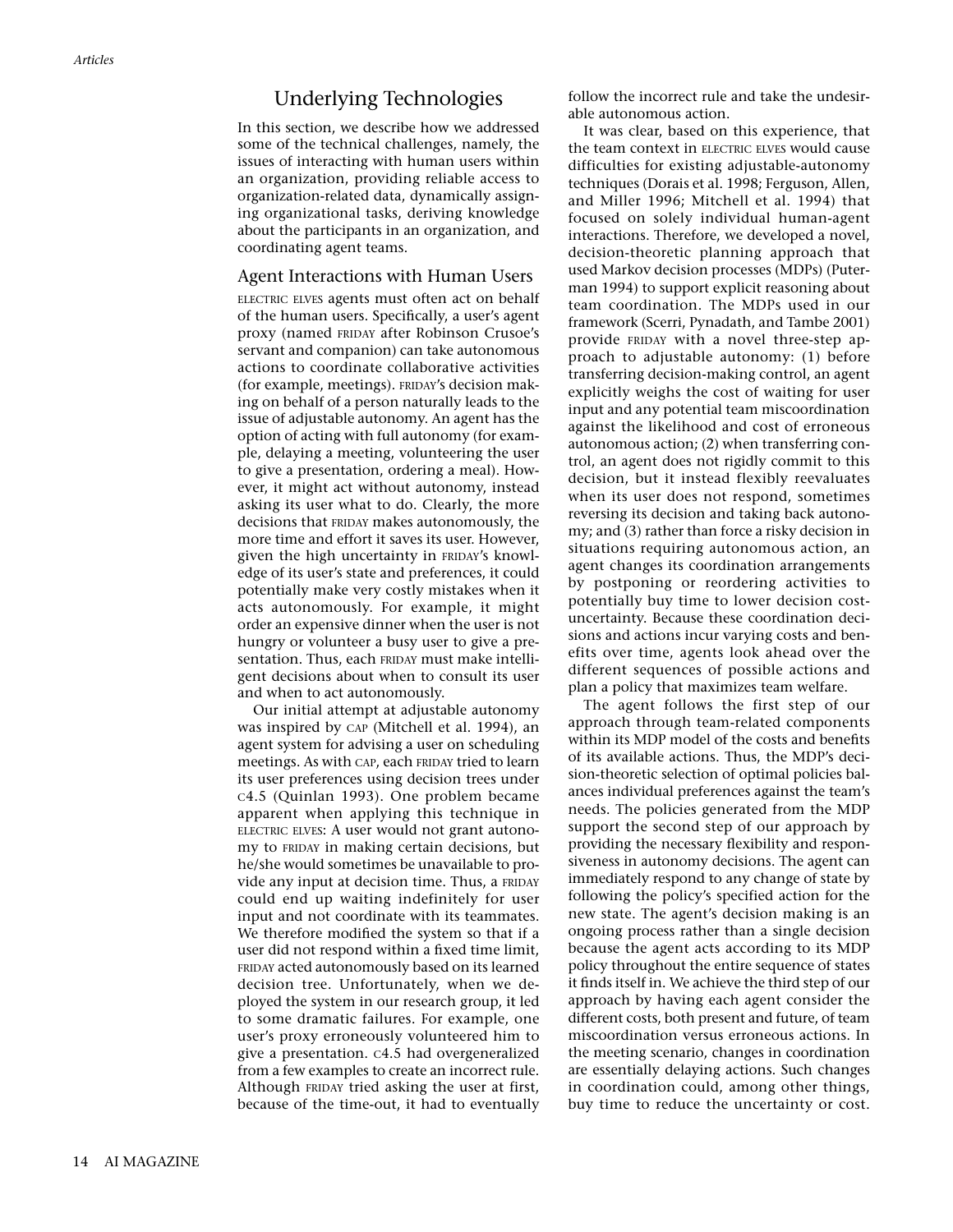MDPs are especially suitable for producing such a plan because they generate policies while they look ahead at all the possible outcomes.

We have implemented MDPs that model FRI-DAY's decisions on rescheduling meetings, volunteering its user to give a presentation, and selecting which user should give a presentation. For example, consider one possible policy generated from an MDP for the rescheduling of meetings. If the user has not arrived at the meeting five minutes prior to its scheduled start, this policy specifies "ask the user what to do." If the user does not arrive by the time of the meeting, the policy specifies "wait," so the agent continues acting without autonomy. However, if the user still has not arrived 5 minutes after the meeting is scheduled to start, then the policy chooses "delay by 15 minutes," which the agent then executes autonomously.

In the future, we plan to apply our MDPbased framework to other decisions (currently performed without any autonomy) within ELECTRIC ELVES, such as ordering meals, accepting meeting invitations, and selecting restaurants. In addition, the current MDP framework supports some learning of likelihoods (for example, the probability that the user will arrive to the meeting on time), but we are planning to extend the role of learning to allow further personalization.

Flexible Assignment of Tasks

The human agents and software agents in our organization perform a variety of tasks that are often interrelated. Agents often need to delegate a subtask to another agent capable of performing it (for example, reserve a meeting room), invoke another agent to gather and report back necessary information (for example, find the location of a person), or rely on another agent to execute some task in the real world (for example, attend a lunch meeting). Simple agent matchmaking is sufficient in many multiagent systems where agents perform one (or at most a few) kind of task, and their capabilities are designed by the system developers to fit the interactions anticipated among the agents. In contrast, our agents are complex and heterogeneous, and the agents that issue a request cannot be expected to be aware of what other agents are available and how they are invoked.

We have developed an agent matchmaker called PHOSPHORUS (Gil and Ramachandran 2001), which builds on previous research on matching problem-solving goals and methods in EXPECT (Gil and Gonzalez 1996; Swartout and Gil 1995). The main features of this approach are (1) a declarative language to express task descriptions that includes rich

| "agents that can discuss Phosphorus"<br>((capability (discuss (obj Phosphorus-project)))<br>(agents (gil surya chalupsky russ)))                                                       |  |
|----------------------------------------------------------------------------------------------------------------------------------------------------------------------------------------|--|
| "agents that can setup an LCD projector in a meeting room"<br>((capability (setup (obj (?v is (inst-of lcd-projector)))<br>$(in (?r is (inst-of meeting-room))))$<br>(agents (itice))) |  |

*Figure 2. Specification of Human Agent Capabilities.*

parameter-type expressions to qualify task types; (2) task descriptions are fully translated into description logic to determine subsumption relations among tasks; and (3) task descriptions are expressed in terms of domain ontologies, which provide a basis for relating and reasoning about different tasks and enables reformulation of tasks into subtasks.

Agent capabilities and requests are represented as verb clauses with typed arguments (as in a case grammar), where each argument has a name (usually a preposition) and a parameter. The type of a parameter can be a specific instance, an abstract concept (marked with spec-of), an instance type (marked with instof), and extensional or intensional sets of these three types. Figure 2 gives some examples of capabilities of some researchers and project assistants.

Requests are formulated in the same language and can ask about general types of instances (for example, what agents can set up any kind of equipment for giving research presentations in a meeting room).

Description logic and subsumption reasoning are used to relate different task descriptions. Both requests and agent capabilities are translated into LOOM (MacGregor 1991). LOOM's classifier recognizes that the capability to "set up equipment" will subsume one to "set up LCD projector" because according to the domain ontologies, equipment subsumes LCD projector.

PHOSPHORUS performs task reformulation when there are no agents with capabilities that subsume a request. In this case, it might be possible to fulfill the request by decomposing it into subtasks, allowing a more flexible matching than if one required a single agent to match all capabilities in the request. PHOSPHO-RUS supports set reformulation (breaking down a task on a set into its individual elements) and covering reformulation (decomposing a task into the disjoint subclasses of its arguments). For example, no single agent can discuss the entire ELECTRIC ELVES project because no single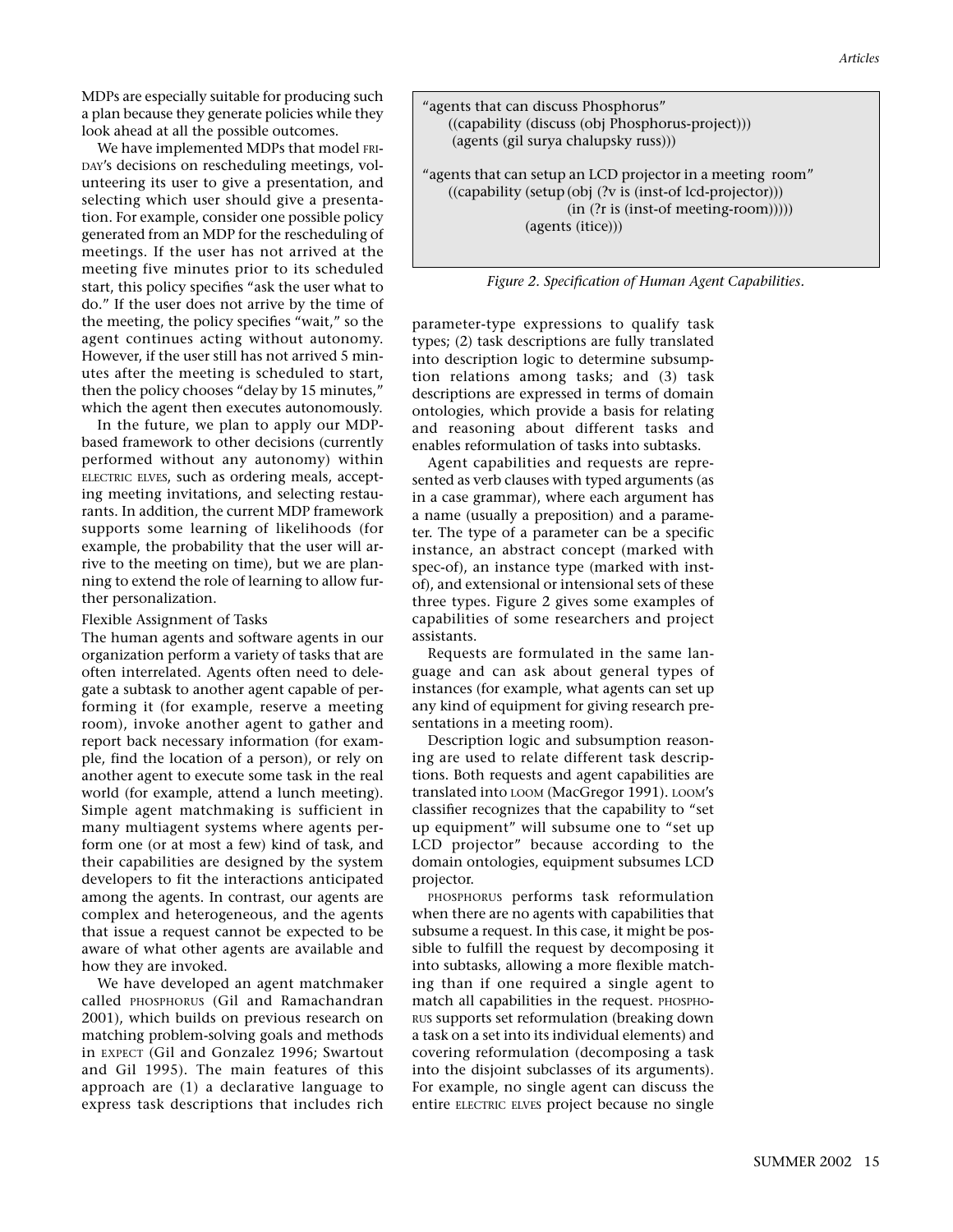| (COVERING -name ARIADNE-PROJECT   |
|-----------------------------------|
| -matches KNOBLOCK MINTON LERMAN   |
| -name PHOSPHORUS-PROJECT          |
| -matches GIL SURYA CHALUPSKY RUSS |
| -name TEAMCORE-PROJECT            |
| -matches                          |
| (COVERING                         |
| -name ADJUSTABLE-AUTONOMY-PROJECT |
| -matches TAMBE SCERRI PYNADATH    |
| -name TEAMWORK-PROJECT            |
| -matches TAMBE PYNADATH MODI)     |
| -name ROSETTA-PROJECT             |
| -matches GIL CHALUPSKY)           |
|                                   |

#### *Figure 3. Complex Query Answer.*

Because no one person can satisfy the query, a set of alternatives that collectively provide the necessary capabilities is returned.

> researcher is involved in all the aspects of the project. However, PHOSPHORUS can return a set of people who can collectively cover the topic based on the subprojects (figure 3).

> Figure 3 shows our flexibility: The requesting agent did not need to be aware of the details of the ELECTRIC ELVES project but still gets from the reply subsets of agents that are able to fulfill complementary parts of the request.

The SHADE matchmaker (McGuire et al. 1993) also matched agent capabilities using logic descriptions, but the basic matching operation was done by unification and did not exploit domain ontologies to relate different terms. In RETSINA (Sycara et al. 1999), description logic is used only to match the parameters of the capability descriptions, but PHOSPHORUS translates the entire expression for a more thorough match.

Many additional challenges lay ahead regarding capability representations for people within the organization. For example, although anyone has the capability to call a taxi for a visitor (and will do so if necessary), project assistants are the preferred option. Depending on upcoming deadlines, a researcher might be capable but not willing to participate in a visitor's schedule. Extensions to the language are needed to express additional properties of agents, such as reliability, efficiency, and invocation guidelines.

#### Reliable Access to Information

Timely access to up-to-date information is crucial to the successful planning and execution of tasks in the ELECTRIC ELVES organization. Agents making decisions on behalf of human users need to extract information from multiple heterogeneous information sources, including organizational databases (personal schedules, staff lists) and external web sites, such as airline schedules, restaurant information, traffic, and weather updates. To pick a restaurant for a scheduled lunch meeting, the agents access the Restaurant Row site to get the locations of restaurants that meet the specified criteria, for example, dietary restrictions. *Wrappers* enable web sources to be queried as if they were databases by other applications, such as the ELECTRIC ELVES agents. A critical part of a wrapper is a set of extraction rules that enable the wrapper to quickly locate the beginning and end of the data to be extracted from a web page in response to some query.

The ARIADNE component (Knoblock et al. 2001, 2000) of ELECTRIC ELVES learns wrappers from pages in which relevant data have been labeled by the user. Previous research has focused on applying machine learning techniques to rapidly generate wrappers (Kushmerick 2000; Muslea, Minton, and Knoblock 2000), but few attempts have been made to validate data, detect failures (Kushmerick 1999), or repair wrappers when the source pages change in a way that breaks the wrapper. Automatically monitoring external information sources and repairing wrappers when errors are detected is a critical part of a robust dynamic organization.

We address the problem of wrapper verification by applying machine learning techniques to learn a set of patterns that describe the content of the extracted data. Because the information for a single data field can vary considerably, the system learns a statistical distribution of patterns. Wrappers can be verified by comparing newly extracted data to the learned patterns. When a significant difference is found, we can launch the wrapper repair process.

The learned patterns represent the structure of data as a sequence of words and wild cards. *Wild cards* represent syntactic categories to which words belong—alphabetic, numeric, capitalized, and so on. For example, a set of street addresses all start with a pattern " Number\_ Capitalized\_": a number followed by a capitalized word. The algorithm we developed (Lerman and Minton 2000) finds all statistically significant starting and ending patterns in a set of positive examples of the data field. A pattern is significant if it occurs more frequently than would be expected by chance if the tokens were generated randomly and independently of one another. Our approach is similar to work on grammar induction (Carrasco and Oncina 1994), but our pattern language is better suited for capturing the regularities in small data fields (as opposed to languages). For veri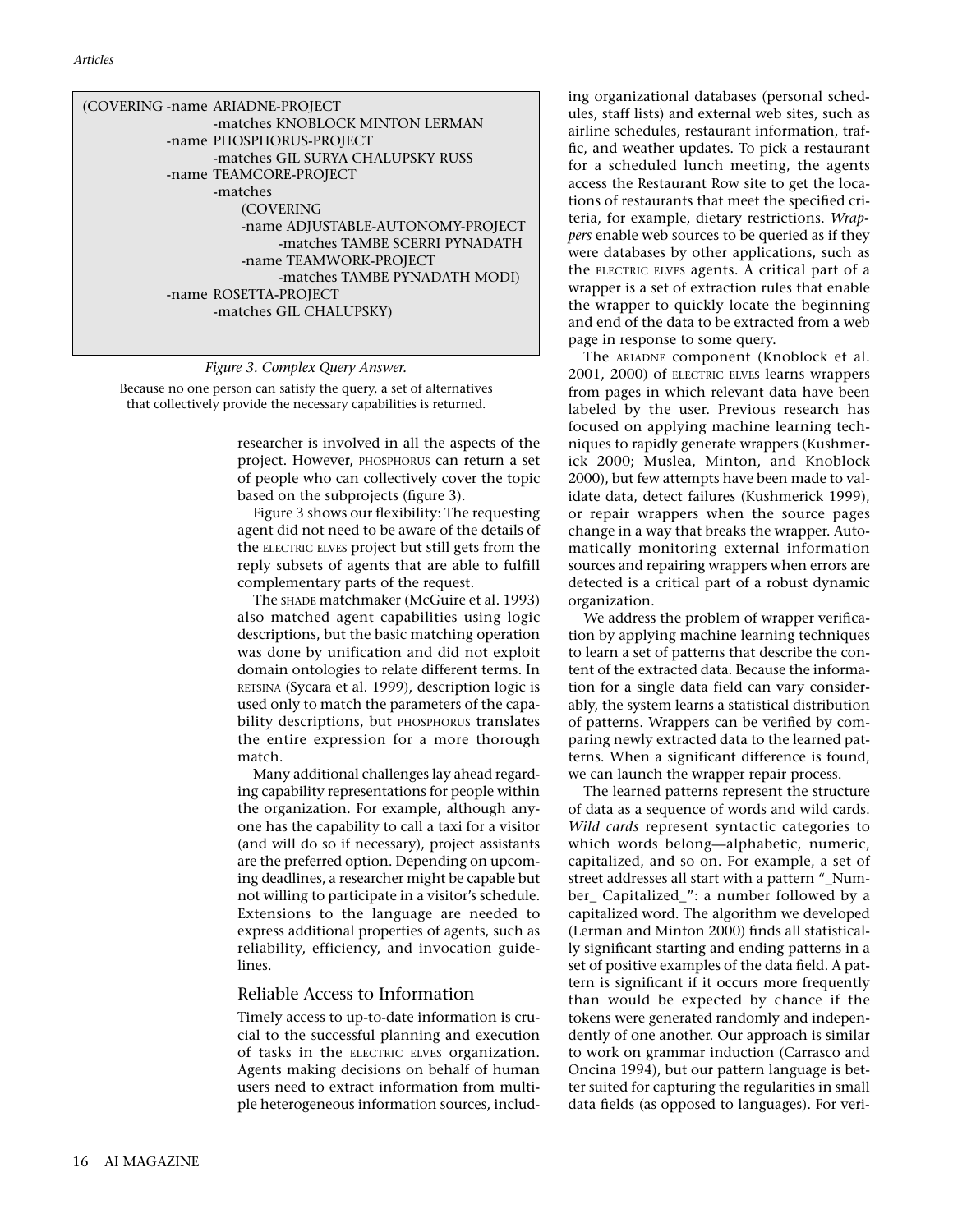fication, we learn the patterns from training examples (data extracted by the wrapper that is known to be correct). Next, the wrapper generates a set of test examples from pages retrieved using the same or similar set of queries. If the patterns describe statistically the same proportion of the test examples as the training examples, the wrapper is deemed correct; otherwise, it has failed.

The most common causes of wrapper failure are changes in web site layout. Even minor changes can break the wrapper's data-extraction rules. However, because the content tends to remain the same, it is often possible to automatically repair the wrapper by learning new extraction rules. We exploit the learned patterns to find correct examples of data on the new pages. The Restaurant Row wrapper allows us to retrieve several examples of restaurant addresses, and the verification algorithm learned that some of the examples start with the pattern "\_Number\_ Capitalized\_" and end with the pattern "Avenue." If Restaurant Row changes to look more like the Zagat web site, the wrapper will no longer extract addresses correctly. In the verification phase, we will detect the failure because the extracted data are not described by the patterns. However, because restaurant addresses still start with "\_Number\_ Capitalized\_" and end with "Avenue," we should be able to find addresses on the changed pages. Once the desired information has been found, these examples and the new pages are sent to the wrapper generation system to learn new data-extraction rules. We use prior knowledge about the content of data, as captured by the learned patterns, along with a priori expectations about the data, to identify correct examples on the changed pages. We can expect the same data field to appear in roughly the same position and in a similar context on each page; moreover, we expect at least some of the data to remain unchanged. Of course, some information, for example, traffic and flight arrivals, changes on a regular basis, although we might still rely on patterns to identify it.

Our approach can be extended to automatically create wrappers for new information sources using data extracted from a known source. Thus, once we learn what restaurant addresses look like, we can use this information to extract addresses from any yellow pages–type source and use it to create a wrapper for this source.

#### Knowledge from Unstructured Sources

As mentioned earlier, an agent-assisted organization crucially depends on access to accurate and up-to-date information about the humans it supports as well as the environment in which they operate. Some of this information can be provided directly from existing databases and online sources, but other information—people's expertise, capabilities, interests, and so on—will often not be available explicitly and might need to be modeled by hand. In a dynamic environment such as ELECTRIC ELVES, however, manual modeling is only feasible for relatively static information. For example, if at some conference, we want to select potential candidates for a lunch meeting with Yolanda Gil based on mutual research interests, it is not feasible to manually model relevant knowledge about each person on the conference roster before such a selection can be made.

For supporting team-building tasks such as inviting people for a lunch meeting, finding people potentially interested in a presentation or research meeting, and finding candidates to meet with a visitor, we developed a matchmaking service called the INTEREST MATCHER. It can match people based on their research interests but also take other information into account, such as involvement in research projects, present and past affiliation, and universities attended. To minimize the need for manual modeling in a dynamic environment, we combined statistical match techniques from the area of information retrieval with logic-based matching performed by the POWERLOOM knowledge representation system. The information-retrieval techniques work well with unstructured text sources available on the web, which is the form in which information is typically available to outside organizations. POW-ERLOOM facilitates declarative modeling of the decision process, modeling of missing information, logical inference, explanation, and customization.

The matchmaker is built on top of the POW-ERLOOM knowledge representation system, which is the successor to LOOM. POWERLOOM uses a variant of KIF (Genesereth 1991) as its language, and its inference, explanation, and partial-match capabilities are important to support the matchmaking task. POWERLOOM's inference, explanation, and partial-match capabilities are important to support the matchmaking task. The matchmaker's knowledge base contains an ontology of research topic areas and associated relations; rules formalizing the matchmaking process; and manually modeled, relatively static information about staff members, research projects, and so on. To perform a particular matchmaking task, a requesting agent sends a message containing an appropriate POWERLOOM query to the INTER-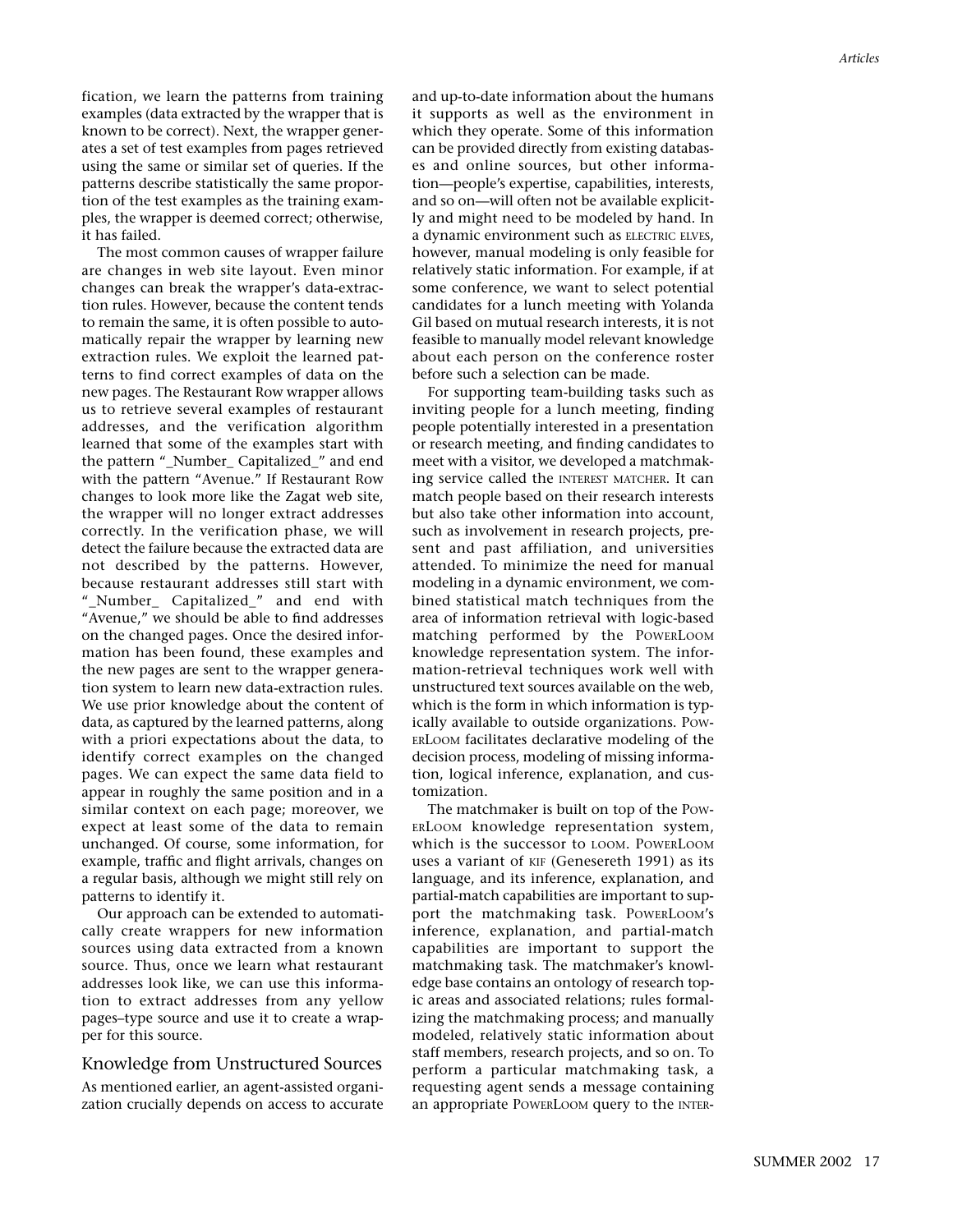| (defrelation should-meet ((?p1 Person) (?p2 Person))<br>$\leq$ (or (interests-overlap ?p1 ?p2)<br>$(institution-in-common ?p1 ?p2)$<br>$(school-in-common ?p1 ?p2))$                                                                                                    |
|-------------------------------------------------------------------------------------------------------------------------------------------------------------------------------------------------------------------------------------------------------------------------|
| (defrelation interests-overlap $((?p1 Person)$ ) $(?p2 Person)$<br>:<=> (exists (?interest1 ?interest2)<br>(and (research-interest ?p1 ?interest1)<br>(research-interest?p2?interest2)<br>(or (subset-of ?interest1 ?interest2)<br>$(subset-of?interest2?interest1))))$ |

*Figure 4. Definition of the Should-Meet and the Interests-Overlap Relations.*

EST MATCHER. For example, the following query finds candidates for lunch with Yolanda Gil:

#### (retrieve all ?x (should-meet ?x Gil))

The should-meet relation and one of its supporting relations are defined in figure 4 in Pow-ERLOOM.

To answer more specific questions, any of the more basic relations composing shouldmeet, such as interests-overlap, could be queried directly by a client. Using a generalpurpose knowledge retrieval system as the matching engine provides us with this flexibility. Note that for interests-overlap, we only require a subsumption relationship; for example, interest in planning would subsume (or overlap with) interest in hierarchical planning.

To answer the previous query, the matchmaker generates the set of people in its knowledge base satisfying the should-meet relation and returns it as a result (usually, the candidate set is further constrained and does not include everybody in the knowledge base). In an ideal world, the matchmaking knowledge base would be complete. In the real world, this will usually not be the case, particularly when the organization interacts with outsiders such as conference attendees. To deal with incompleteness of the knowledge base, we allow a requesting agent to introduce new individuals, and then the INTEREST MATCHER automatically infers limited structured knowledge—their research interests—by analyzing relevant unstructured text sources on the web.

The key idea is that people's research interests are implicitly documented in their publication record. We make these interests explicit by associating each research topic in the POWER-LOOM topic ontology with a statistical representation of a set of abstracts of research papers representative of the topic. These topic sets are determined automatically by querying a bibliography search engine such as CORA or the NEC RESEARCHINDEX with seed phrases representative of the topic (access to such web sources is facilitated by ARIADNE wrappers). We then query the same search engine for publication abstracts of a particular researcher and then classify them by computing statistical similarity measures between the researcher's publications and the topic sets determined before. When the similarity surpasses an empirically determined threshold, an appropriate interest assertion is added to the matchmaker knowledge base that can then be exploited in the matchmaking process described earlier.

We use a standard information-retrieval vector space model to represent document abstracts and compute similarity by a cosine measure and by weighting terms based on how well they signify particular topic classes (Salton and McGill 1983). We also use our own aggressive stemmer to reduce the number of features that need to be considered for similarity computations. The dynamic derivation of interests from unstructured online sources sets our approach apart from the one described in Sycara and Zeng (1996) that relies solely on manually specified interests.

Extending knowledge retrieval with information retrieval can increase robustness for the case of an incomplete topic ontology because we can use a direct statistical match of researchers' publications. Conversely, information-retrieval matching can benefit from knowledge retrieval matching in cases where two researchers do not have similar publication records but can be related by similarity to a common or hierarchically related topic. The smooth combination of statistical and logical reasoning is a nontrivial problem, however, and still provides room for further research and improvement.

#### Coordination of Component Agents

The diverse agents in ELECTRIC ELVES must work together to accomplish the complex tasks of the whole system. For example, to plan a lunch meeting, the INTEREST MATCHER finds a list of potential attendees, the FRIDAY of each potential attendee decides whether he/she will attend, the capability matcher identifies dietary restrictions of the confirmed attendees, and the reservation site wrapper identifies possible restaurants and makes the final reservation. In addition to low-level communication issues, there is the complicated problem of getting all these agents to work together as a team. Each of these agents must execute its part in coordination with the others, so that it performs its tasks at the correct time and sends the results to the agents who need them.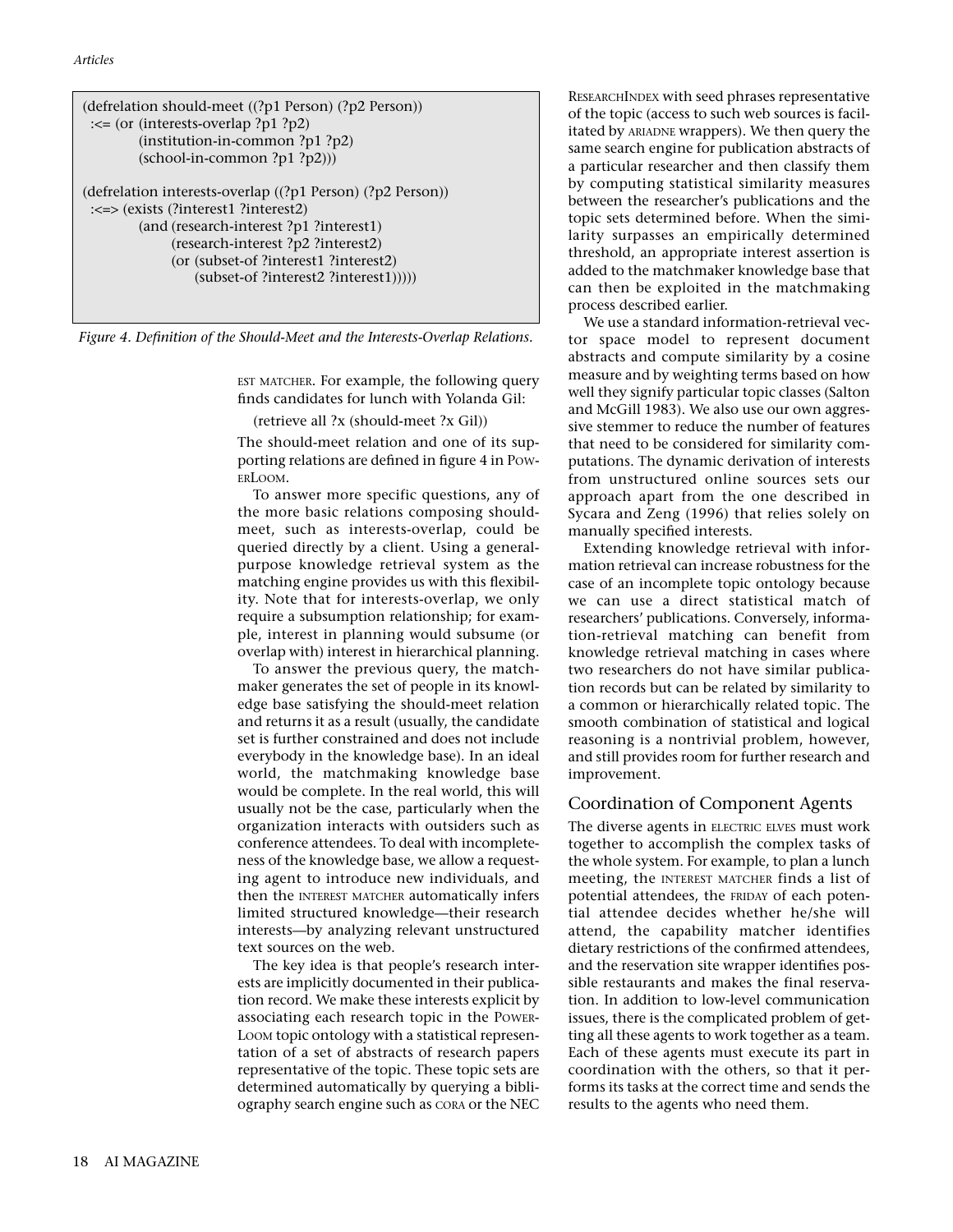However, constructing teams of such agents remains a difficult challenge. Current approaches to designing agent teams lack the general-purpose teamwork models that would enable agents to autonomously reason about the communication and coordination required. The absence of such teamwork models makes team construction highly labor intensive. Human developers must provide the agents with a large number of problem-specific coordination and communication plans that are not reusable. Furthermore, the resulting teams often suffer from a lack of robustness and flexibility. In a real-world domain such as ELECTRIC ELVES, teams face a variety of uncertainties, such as a member agent's unanticipated failure in fulfilling responsibilities (for example, a presenter is delayed), members' divergent beliefs, and unexpectedly noisy communication. It is difficult to anticipate and preplan for all possible coordination failures.

In ELECTRIC ELVES, the agents coordinate using TEAMCORE, a domain-independent, decentralized, teamwork-based integration architecture (Pynadath et al. 1999). TEAMCORE uses STEAM, a general-purpose teamwork model (Tambe 1997) and provides core teamwork capabilities to agents by wrapping them with TEAMCORE proxies (separate from the FRIDAY agents that are user proxies). By interfacing with TEAMCORE proxies, existing agents can rapidly assemble themselves into a team to solve a given problem. The TEAMCORE proxies form a distributed team-readiness layer that provides the following social capabilities: (1) coherent commitment and termination of joint goals, (2) team reorganization in response to member failure, (3) selective communication, (4) incorporation of heterogeneous agents, and (5) automatic generation of tasking and monitoring requests. Although other agent-integration architectures such as OAA (Martin, Cheyer, and Moran 1999) and RETSINA (Sycara et al. 1996) provide capability 4, TEAMCORE's use of an explicit, domainindependent teamwork model allows it to support all five required social capabilities.

Every agent in the ELECTRIC ELVES organization (FRIDAYs, matchers, wrappers) has an associated TEAMCORE proxy that records its membership in various teams and active commitments made to these teams. Given an abstract specification of the organization and its plans, the TEAMCORE proxies automatically execute the necessary coordination tasks. They form joint commitments to team plans such as holding meetings, hosting and meeting with visitors, and arranging lunches. TEAMCORE proxies also communicate among themselves to ensure coherent and robust plan execution. The TEAM-

CORE proxies automatically substitute for missing roles (for example, if the presenter is absent from the meeting) and inform each other of critical factors affecting a team plan. Finally, they communicate with their corresponding agents to monitor the agents' ability to fulfill commitments (for example, asking FRIDAY to monitor its user's attendance of a meeting) and inform the agents of changes to these commitments (for example, notifying FRIDAY of a meeting rescheduling).

## ELECTRIC ELVES Architecture

ELECTRIC ELVES is a complex and heterogeneous system spanning a wide variety of component technologies and languages, communication protocols, and operating system platforms. Figure 5 shows the components of the current version of ELECTRIC ELVES. TEAMCORE agents are written in PYTHON and SOAR (which is written in C); ARIADNE wrappers are written in C++; the PHOSPHORUS capability matcher is written in Common Lisp; and the POWERLOOM INTEREST MATCHER is written in STELLA (Chalupsky and MacGregor 1999), which translates into JAVA. The agents are distributed across SUNOS 5.7, WINDOWS NT, WINDOWS 2000, and LINUX platforms and use TCP/IP, HTTP, and the Lockheed KQMLAPI to handle specialized communication needs.

Tying all these different pieces together in a robust and coherent manner constitutes a significant engineering challenge. Initially, we looked for an implementation of KQML, but there was none available that supported all the languages and platforms we required. To solve this integration problem, we are using the Defense Advanced Research Projects Agency supported COABS GRID technology developed by Global InfoTek, Inc., and ISX Corporation. The COABS GRID is a JAVA-based communication infrastructure built on top of Sun's JINI networking technology. It provides messageand service-based communication mechanisms; agent registration; lookup and discovery services; and message logging, security, and visualization facilities. Because it is written in JAVA, it runs on many operating system platforms, and it is relatively easy to connect with non-JAVA technology. Grid proxy components connect non-JAVA technology to the GRID.

We primarily use the COABS GRID as a uniform transport mechanism. The content of GRID messages are in KQML format and could potentially be communicated using alternative means. Not all ELECTRIC ELVES message traffic goes across the GRID. For example, the TEAM-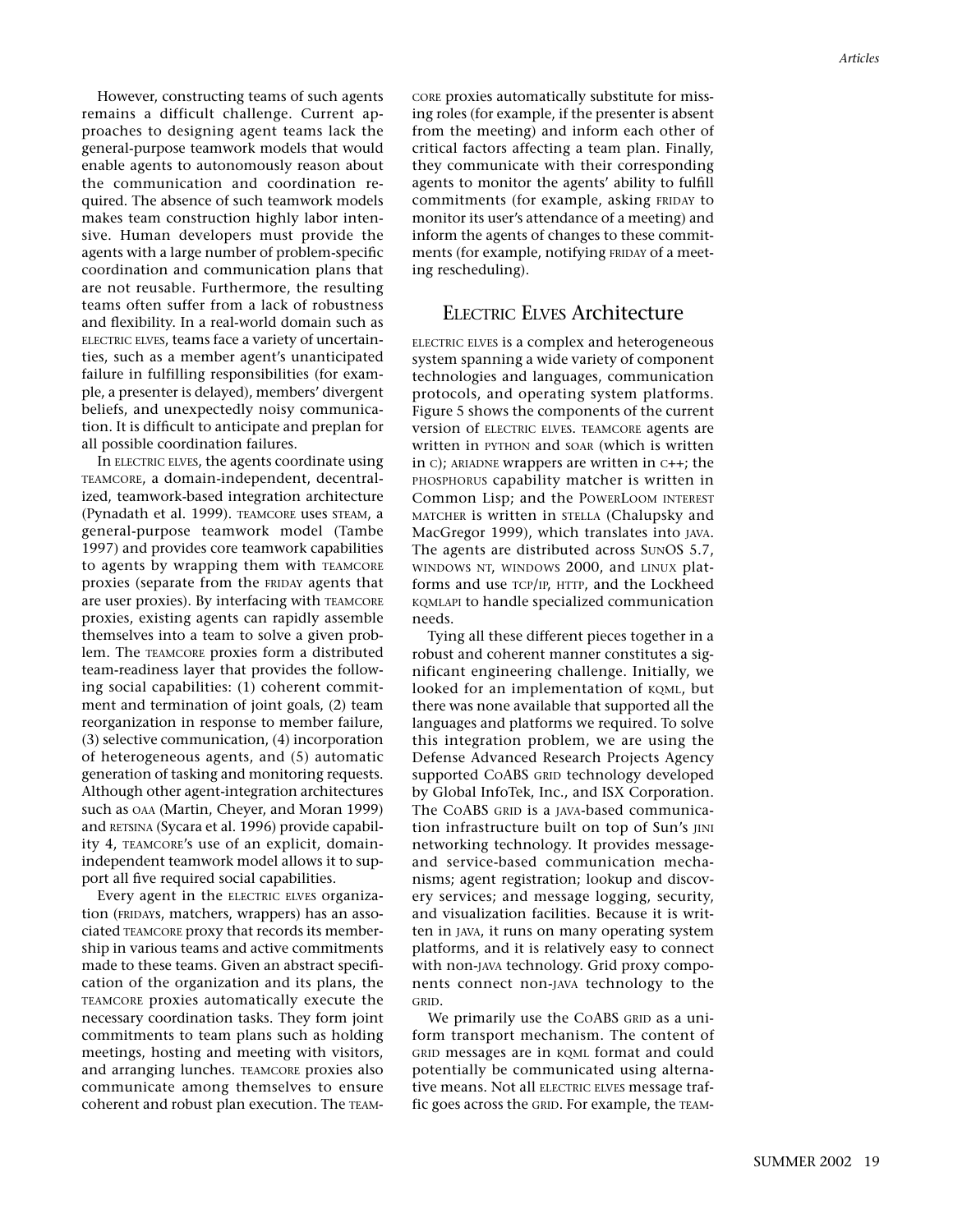

*Figure 5. ELECTRIC ELVES System Architecture.*

CORE agents communicate by their own protocol (the Lockheed KQML API) and only use the GRID to communicate with non-TEAMCORE agents such as the capability and interest matchers. Similarly, the information-retrieval engine communicates with ARIADNE wrappers directly by HTTP instead of going through the GRID.

In general, our experience with the COABS GRID has been positive. It is reasonably robust and up to the task of 24-hour, 7-day-a-week operation (since June 2000, we have logged over 40,000 GRID messages). The GRID has provided us with basic interoperability that would have been difficult to achieve otherwise. Initially, we looked for an alternative communication solution such as using some implementation of KQML, but none satisfied all the different language, operating system platform, and protocol requirements. The synergies that resulted in part from this basic interoperability provided by the COABS GRID are (1) simple access to ARIADNE web wrappers motivated the connection of information retrieval with knowledge representation techniques for the purpose of the INTEREST MATCHER; (2) access to the PHOSPHORUS capability matchmaker provides TEAMCORE agents with sophisticated capability reasoning that allows assembly of more efficient teams for particular tasks; and (3) similarly, by using ARIADNE wrappers for MEET-ING MAKER scheduling software, flight tracking, restaurant selection, and so on, TEAMCORE agents can access a much richer information sphere and support more complex and interesting tasks than otherwise possible.

## Related Work

Several agent-based systems have been developed that support specific tasks within an organization, such as meeting scheduling (Dent et al. 1992) and visitor hosting (Kautz et al. 1994; Sycara and Zeng 1994). In contrast to these systems, we believe that our approach integrates a range of technologies that can support a variety of tasks within the organization. Agent architectures have been applied to organizational tasks (Lesser et al. 1999; Martin, Cheyer, and Moran 1999; Sycara et al. 1996), but none of them include technology for teamwork, adjustable autonomy, and dynamic collection of information from external sources.

To our knowledge, ELECTRIC ELVES represents the first agent-based system that is used for routine tasks within a human organization. Several other areas of research have looked at complementary aspects of the problems that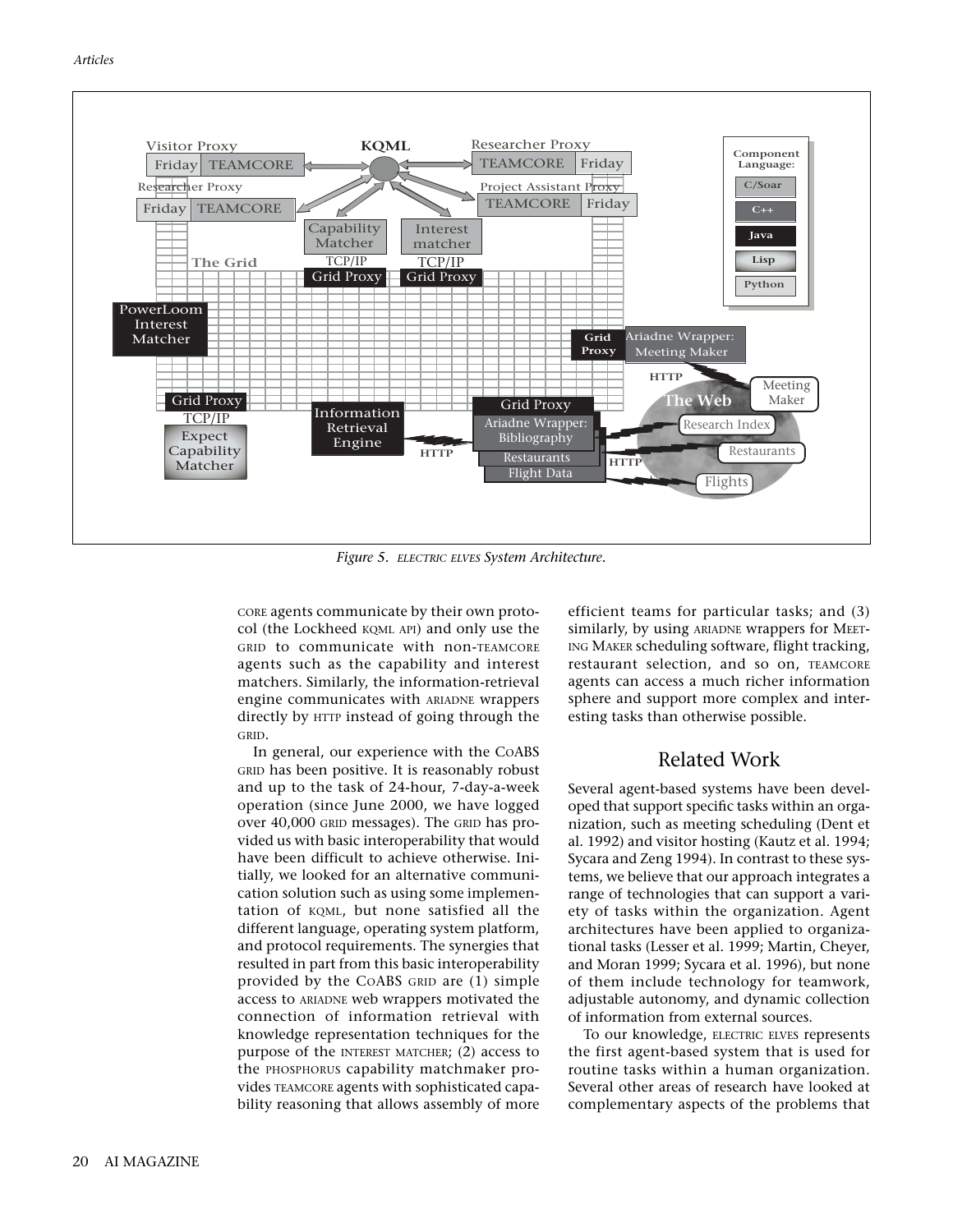

*Figure 6. Number of Daily Coordination Messages Exchanged by Proxies over a Seven-Month Period.*

we aim to address. Research on architectures and systems for computer-supported cooperative work include a variety of information management and communication technologies that facilitate collaboration within human organizations (Greenberg 1991; Malone et al. 1997). In contrast with our work, they do not have agents associated with people that have some degree of autonomy and can make decisions on a human's behalf. Our work is also complementary and can be extended with ongoing research on ubiquitous computing and intelligent buildings (Lesser et al. 1999). These projects are embedding sensor networks and agents to control and improve our everyday physical environments. This kind of infrastructure would make it easier for ELECTRIC ELVES to locate and contact people as well as to direct the environmental control agents in support of organizational tasks.

## Current Status

The ELECTRIC ELVES system has been in use within our research group at ISI since 1 June 2000 and operating continuously 24 hours a day, 7 days a week (with interruptions for bug fixes and enhancements). Usually, nine agent proxies are working for nine users, with one proxy each for a CAPABILITY MATCHER and an INTEREST MATCHER. The proxies communicate with their users using a variety of devices: workstation display, voice, mobile phones, and palm pilots. They also communicate with restaurants by sending faxes.

Figure 6 plots the number of daily messages exchanged by the proxies for seven months (1 June 2000 to 31 December 2000). The size of the daily counts demonstrates the large amount of coordination actions necessary in managing all the activities such as meeting rescheduling. The high variability reflects the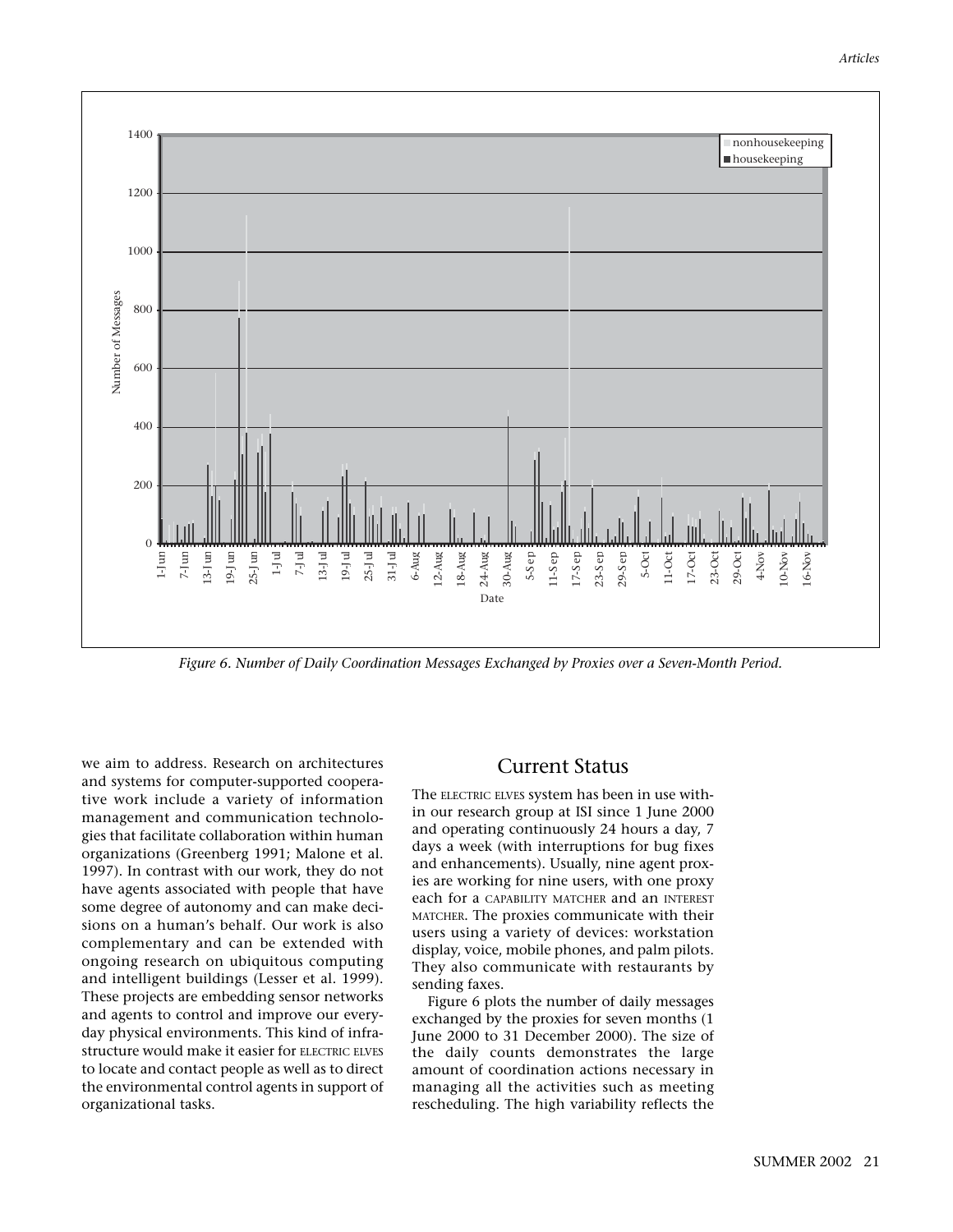|                                                                                             | No. of bids                                                                                         | Winner<br>bid>                                              | Autonomous?                                                                        |
|---------------------------------------------------------------------------------------------|-----------------------------------------------------------------------------------------------------|-------------------------------------------------------------|------------------------------------------------------------------------------------|
|                                                                                             | 7                                                                                                   | $S\text{cerri} < 1, 1 \geq$                                 | N <sub>o</sub>                                                                     |
|                                                                                             | 9                                                                                                   | Scerri<1,1>                                                 | Yes                                                                                |
|                                                                                             | 7                                                                                                   | Kulkarni<0,1>                                               | Yes                                                                                |
|                                                                                             | 8                                                                                                   |                                                             | Yes                                                                                |
|                                                                                             | $\overline{4}$                                                                                      | Nair<1,1>                                                   | Yes                                                                                |
|                                                                                             | 6                                                                                                   | Tambe $<$ 1,1>                                              | N <sub>o</sub>                                                                     |
|                                                                                             | $\overline{7}$                                                                                      | Visitor<-,->                                                |                                                                                    |
|                                                                                             | $\overline{7}$                                                                                      | Tambe $<$ 1,1><br>Nair $<1,1>$                              | Yes<br>Yes                                                                         |
|                                                                                             |                                                                                                     |                                                             |                                                                                    |
| Date<br>July 6<br>July 20<br>July 27<br>Aug. 3<br>Aug. 31<br>Sept. 19<br>Oct. 31<br>Nov. 21 |                                                                                                     |                                                             |                                                                                    |
|                                                                                             |                                                                                                     | Table 1. Results for Auctioning Research Presentation Slot. |                                                                                    |
|                                                                                             |                                                                                                     |                                                             |                                                                                    |
|                                                                                             | fluctuation in the number of daily activities; for<br>example, weekends and long breaks such as the |                                                             | umn 3 shows the winning bid. A winner<br>cally bid <1,1>, indicating that the user |

*Table 1. Results for Auctioning Research Presentation Slot.*

fluctuation in the number of daily activities; for example, weekends and long breaks such as the Christmas break usually have very little activity. Furthermore, with continually increasing system stability, the amount of housekeeping activity necessary has reduced automatically.

Several observations show the effectiveness of ELECTRIC ELVES. First, over the past several months, few e-mails have been exchanged among our group members, indicating to each other that they might get delayed getting to meetings. Instead, FRIDAY agents automatically address such delays. In addition, the overhead of waiting for delayed members in meeting rooms has been reduced. Overall, 1128 meetings have been monitored, 285 of which have been rescheduled, 230 automatically and 55 by hand. Both autonomous rescheduling and human intervention were useful in ELVES.

Furthermore, in the past, one of our group members would need to circulate e-mails trying to recruit a presenter for research meetings and making announcements; this overhead has almost completely vanished—weekly auctions automatically select the presenters at our research meetings. These auctions are automatically opened when the system receives notification of any meeting requiring a presentation. A summary of the results is in table 1. Column 1 shows the dates of the research presentations. Although the auctions are held weekly, several weekly meetings over this summer were canceled because of conference travel and vacations. Column 2 shows the total number of bids received before a decision. The key here is that auction decisions can be made with fewer than nine bids; in fact, in one case, only four bids were received. The rest of the group simply did not bid before the winner was announced. Col-

umn 3 shows the winning bid. A winner typically bid  $\langle 1,1 \rangle$ , indicating that the user it represents is both capable and willing to do the presentation. Interestingly, the winner of 27 July had a bid of  $<\,0,1\ge$ : not capable but willing. The proxy team was able to settle on a winner despite the bid not being the highest possible, illustrating its flexibility. Note that the capability bids for these auctions are obtained by querying the PHOSPHORUS matchmaker. Finally, column 4 shows the results. In six of the eight times, a winner was automatically selected. However, on two occasions (6 July and 19 September), exceptional circumstances (for example, a visitor) required human intervention, which our proxy team easily accommodates.

Other benefits of ELECTRIC ELVES include a web page, where different FRIDAY agents post their user's location, enabling us to track our group members quickly, again avoiding the overhead of trying to track them down manually.

## Discussion

As described in this article, we successfully deployed the ELECTRIC ELVES in our own realworld organization. These agents interact directly with humans both within the organization and outside the organization, communicating by e-mail, wireless messaging, and faxes. Our agents go beyond simply automating tasks that were previously performed by humans. Because hardware and processing power is cheap, our agents can perform a level of monitoring that would be impractical for human assistants, ensuring that activities within an organization run smoothly and that events are planned and coordinated to maximize the productivity of the individuals of an organization.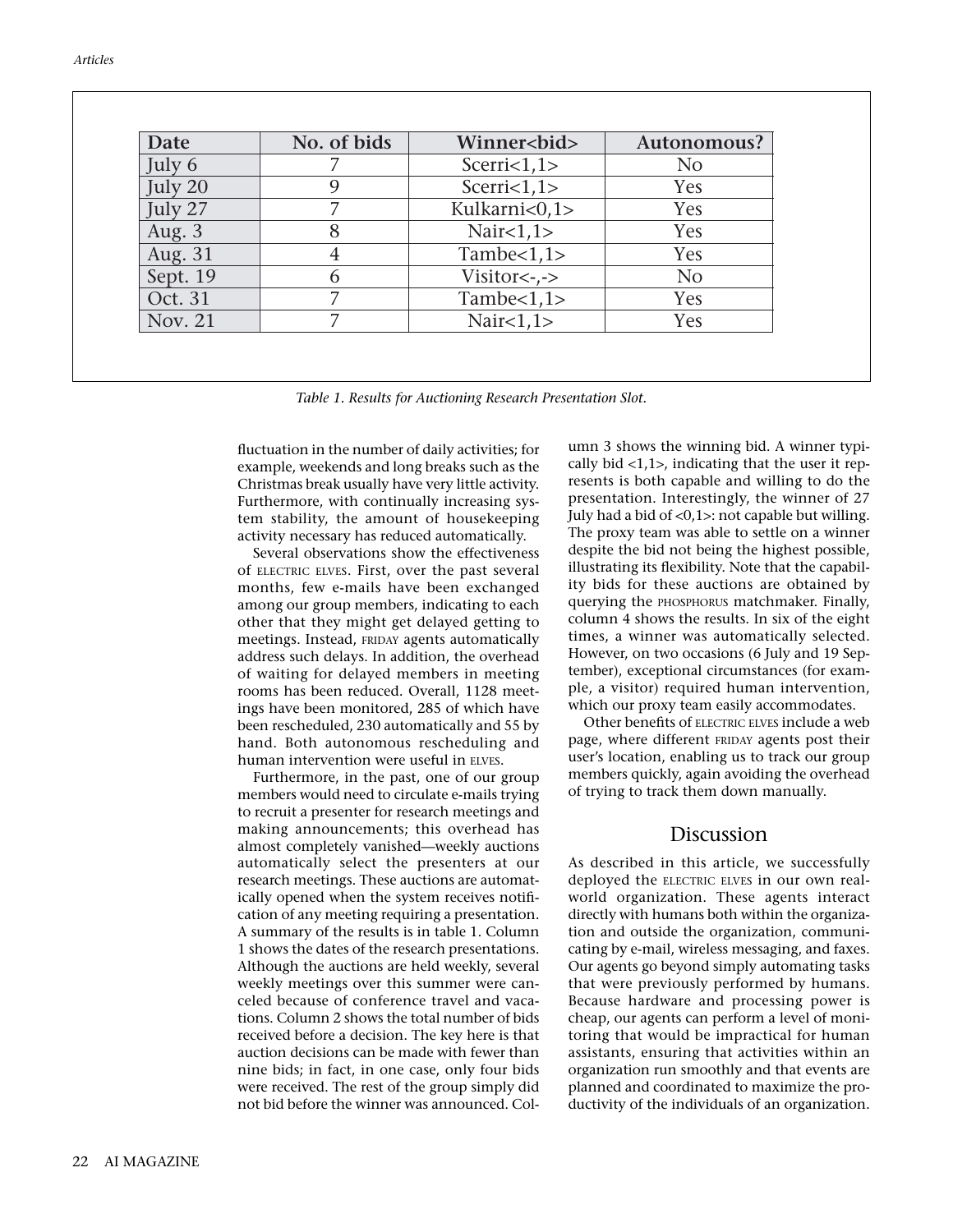In the process of building the applications described in this article, we addressed a number of key technology problems that arise in any agentbased system applied to human organizations. In particular, we described how to use MDPs to determine the appropriate degree of autonomy for the agents, how to use knowledgebased matchmaking to assign tasks within an organization, how to apply machine learning techniques to ensure robust access to the data sources, how to combine knowledgebased and statistical matchmaking techniques to derive knowledge about the participants both within and outside an organization, and how to apply multiagent teamwork coordination to dynamically assemble teams.

There are a huge number of possible applications of this work. We plan to continue to extend both the range of applications and the underlying technologies for building the agents. One of the advantages of deploying the research in our own organization is that there is no shortage of ideas for future tasks for the ELECTRIC ELVES to perform.

#### Acknowledgments

The research reported here was supported in part by the Rome Laboratory of the Air Force Systems Command and the Defense Advanced Research Projects Agency (DARPA) under contract numbers F30602-97-C-0068, F30602-98-2-0109, and F30602-98-2- 0108 and in part by the Air Force Office of Scientific Research under grant number F49620-01-1-0053. The views and conclusions contained herein are those of the authors and should not be interpreted as necessarily representing the official policies or endorsements, either expressed or implied, of any of these organizations or any person connected with them.

We would like to thank Yigal Arens and Paul Rosenbloom for help in initially setting up the project and DARPA program manager Jim Hendler for supporting the work. Steve Minton was involved in early discussions about the project, and Surya Ramachandran provided programming support for this project.

#### References

Carrasco, R., and Oncina, J. 1994. Learning Stochastic Regular Grammars by Means of a State Merging Method. In *Second International Colloquium on Grammatical Inference and Applications,* 139–152. Lecture Notes in Computer Science 862. Berlin: Springer Verlag.

Chalupsky, H., and MacGregor, R. 1999. STELLA—A Lisp-Like Language for Symbolic Programming with Delivery in Common Lisp, C++, and JAVA. In Proceedings of the 1999 Lisp User Group Meeting. Berkeley, Calif.: Franz Inc.

Dent, L.; Boticario, J.; McDermott, J.; Mitchell, T.; and Zabowski, D. 1992. A Personal Learning Apprentice. In Proceedings of the Tenth National Conference on Artificial Intelligence (AAAI-1992), 96–103. Menlo Park, Calif.: American Association for Artificial Intelligence.

Dorais, G. A.; Bonasso, R. P.; Kortenkamp, D.; Pell, B.; and Schreckenghost, D. 1998. Adjustable Autonomy for Human-Centered Autonomous Systems on Mars. Paper presented at the First International Conference of the Mars Society, 13–16 August, Boulder, Colorado.

Ferguson, G.; Allen, J.; and Miller, B. 1996. TRAINS-95: Toward a Mixed-Initiative Planning Assistant. Paper presented at the Third Conference on AI Planning Systems, 29–31 May, Edinburgh, Scotland.

Genesereth, M. 1991. Knowledge Interchange Format. In *Proceedings of the Second International Conference on Principles of Knowledge Representation and Reasoning,* 599–600. San Francisco, Calif.: Morgan Kaufmann.

Gil, Y., and Gonzalez, P. 1996. Subsumption-Based Matching: Bringing Semantics to Goals. Paper presented at the International Workshop on Description Logics, 2–4 November, Boston, Massachusetts.

Gil, Y., and Ramachandran, S. 2001. PHOS-PHORUS: A Task-Based Agent Matchmaker. Paper presented at the Fifth International Conference on Autonomous Agents, 28 May–1 June, Montreal, Canada.

Greenberg, S., ed. 1991. *Computer-Supported Cooperative Work and Groupware.* San Diego, Calif.: Academic.

Kautz, H.; Selman, B.; Coen, M.; and Ketchpel, S. 1994. An Experiment in the Design of Software Agents. In Proceedings of the Twelfth National Conference on Artificial Intelligence (AAAI-1994), 438–443. Menlo Park, Calif.: American Association for Artificial Intelligence.

Knoblock, C. A.; Lerman, K.; Minton, S.; and Muslea, I. 2000. Accurately and Reliably Extracting Data from the Web: A Machine Learning Approach. *Data Engineering Bulletin* 23(4): 33–41.

Knoblock, C. A.; Minton, S.; Ambite, J. L.; Ashish, N.; Muslea, I.; Philpot, A. G.; and Tejada, S. 2001. The ARIADNE Approach to Web-Based Information Integration. *International Journal of Cooperative Information Systems* 10(1–2): 145–170.

Kushmerick, N. 2000. Wrapper Induction: Efficiency and Expressiveness. *Artificial Intelligence* 118(1–2): 15–68.

Kushmerick, N. 1999. Regression Testing for Wrapper Maintenance. In Proceedings of the Sixteenth National Conference on Artificial Intelligence (AAAI-1999), 74–79. Menlo Park, Calif.: American Association for Artificial Intelligence.

Lerman, K., and Minton, S. 2000. Learning the Common Structure of Data. In Proceedings of the Seventeenth National Conference on Artificial Intelligence (AAAI-2000), 609–614. Menlo Park, Calif.: American Association for Artificial Intelligence.

Lesser, V.; Atighetchi, M.; Benyo, B.; Horling, B.; Raja, A.; Vincent, R.; Wagner, T.; Xuan, P.; and Zhang, S. X. 1999. The UMASS Intelligent Home Project. In Proceedings of the Third Annual Conference on Autonomous Agents, 291–298. New York: Association of Computing Machinery.

MacGregor, R. 1991. Inside the LOOM Description Classifier. *ACM SIGART Bulletin* 2(3): 88–92.

McGuire, J. G.; Pelavin, R. N.; Weber, J. C.; Tenenbaum, J. M.; Gruber, T. R.; and Olsen, G. R. 1993. SHADE: Technology for Knowledge-Based Collaborative Engineering. *Concurrent Engineering: Research and Applications* 1(3).

Malone, T. W.; Crowston, K.; Lee, J.; Pentland, B.; Dellarocas, C.; Wyner, G.; Quimby, J.; Osborne, C.; and Bernstein, A. 1997. Tools for Inventing Organizations: Toward a Handbook of Organizational Processes. Center for Coordination Science, Working Paper, 198, Massachusetts Institute of Technology.

Martin, D. L.; Cheyer, A. J.; and Moran, D. B. 1999. The Open Agent Architecture: A Framework for Building Distributed Software Systems. *Applied Artificial Intelligence* 13(1–2): 92–128.

Mitchell, T.; Caruana, R.; Freitag, D.; McDermott, J.; and Zabowski, D. 1994. Experience with a Learning Personal Assistant. *Communications of the ACM* 37(7): 81–91.

Muslea, I.; Minton, S.; and Knoblock, C. 2000. Hierarchical Wrapper Induction for Semistructured Information Sources. *Journal of Autonomous Agents and Multi-Agent Systems* 4(1–2): 93–114.

Puterman, M. L. 1994. *Markov Decision Processes*. New York: Wiley.